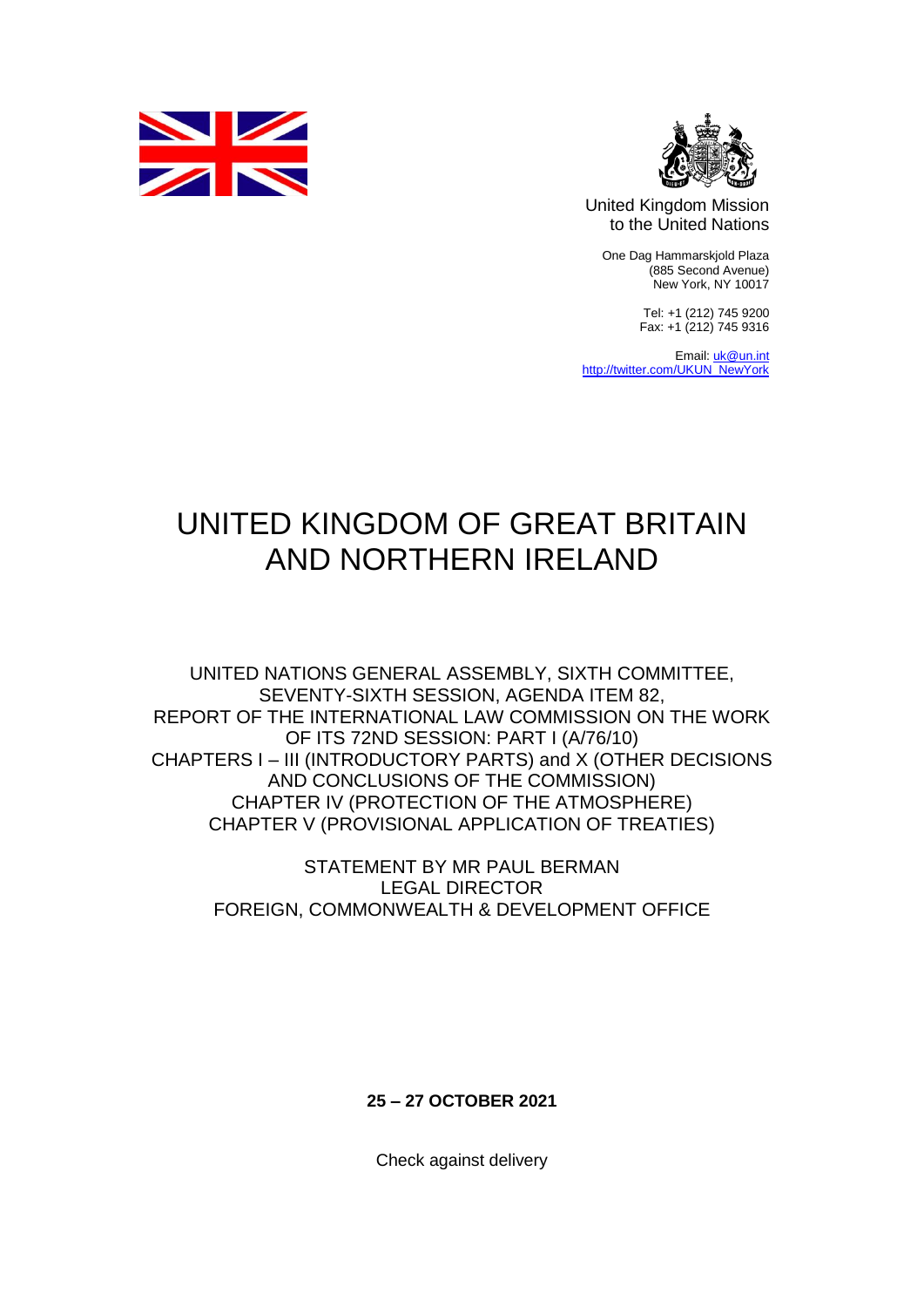## Madam Chair,

- 1. I would like to begin by congratulating Ambassador Mahmoud Hmoud on his election as Chair of the International Law Commission. The United Kingdom thanks Ambassador Hmoud for his expert chairing of the Session and his excellent and clear report to the Sixth Committee.
- 2. The United Kingdom wishes to express its thanks to all the members of the Commission for the valuable progress they have achieved this year across the Commission's current programme of work – including the completion of two topics - despite the restrictions imposed by the coronavirus pandemic. The United Kingdom is also particularly grateful to the Chair of the Drafting Committee, Ms Patricia Galvão Teles, for all her hard work during the session.
- 3. The United Kingdom commends and thanks the Codification Division of the Secretariat and its director, Mr Huw Llewellyn, for their consistently excellent work, including the additional efforts required this year to support the session's hybrid format.

\*\*\*

Madam Chair,

4. Before addressing specific chapters in the Commission's report, I would like to recall briefly two key points from the United Kingdom's statement at the 74th session of this Committee in 2019. First, the importance of the Commission distinguishing clearly in its products between when it is codifying existing law and when it is suggesting the progressive development of the law, or new law. And, secondly, the need for greater engagement with States. The United Kingdom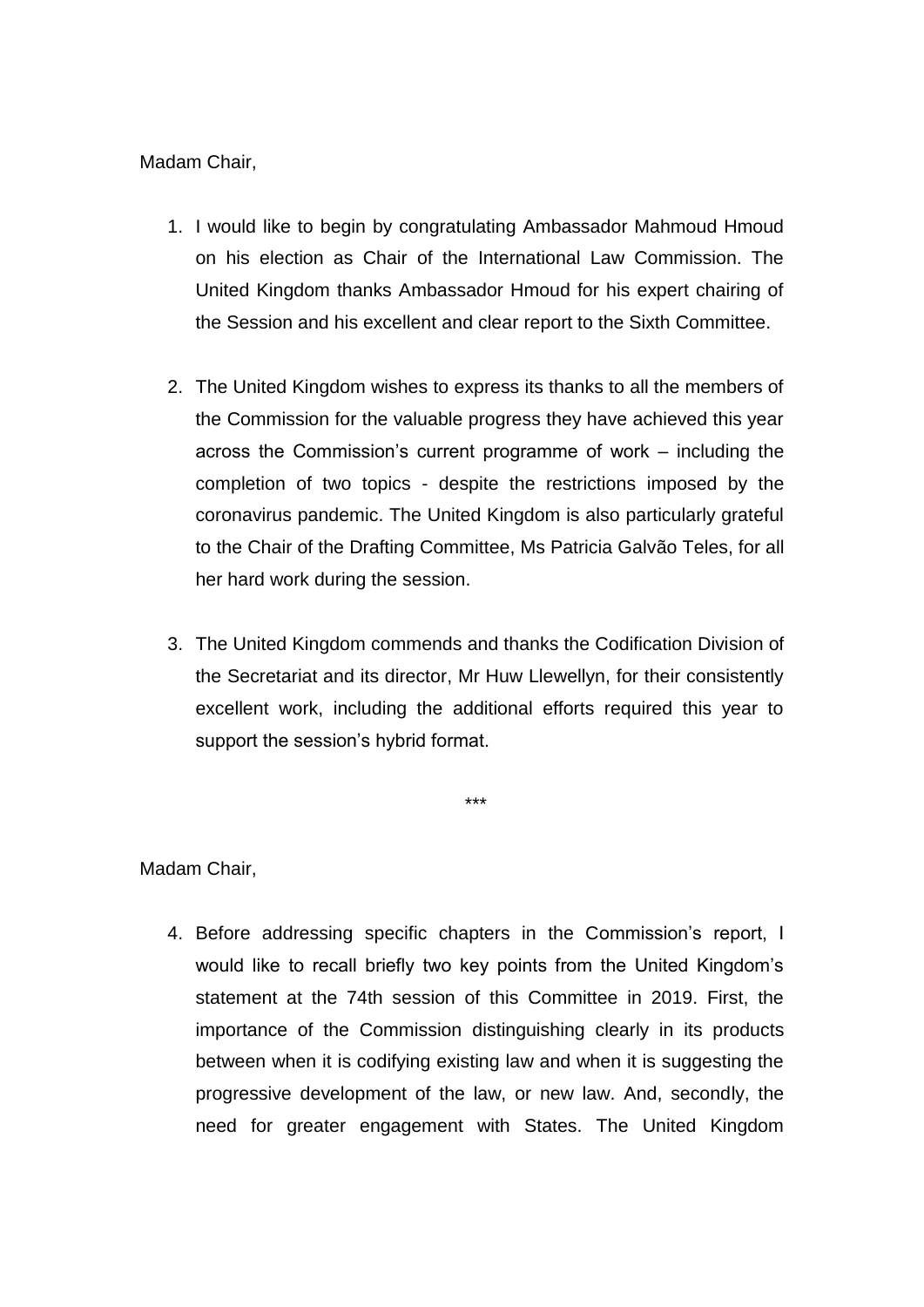welcomes the recognition of these issues and looks forward to further steps to take account of this.

\*\*\*

Madam Chair,

- 5. Turning to Chapter X of the Commission's annual report concerning **'other decisions and conclusions of the Commission'**, the United Kingdom notes the Commission's decision to recommend the inclusion of the topic 'Subsidiary means for the determination of rules of international law' in the long-term programme of work of the Commission. It thanks Mr Charles Jalloh for his preparation of the syllabus annexed to the Commission's report.
- 6. The United Kingdom welcomes the Commission's decision not to move any topics onto its **current programme of work** this year. The United Kingdom has previously expressed its concern at the speed at which important and wide ranging topics have been dealt with by the Commission. Particular account needs to be taken of the resources of States to engage with the work of the Commission.
- 7. In looking at topics to move onto to its current programme next year, it will be important for the Commission to proceed with caution and rigour both in the choice of topics and in ensuring that its products take into account the views and practice of States. The United Kingdom notes that the topic on the settlement of disputes to which international organisations are parties is one which potentially addresses an ongoing problem.

Madam Chair,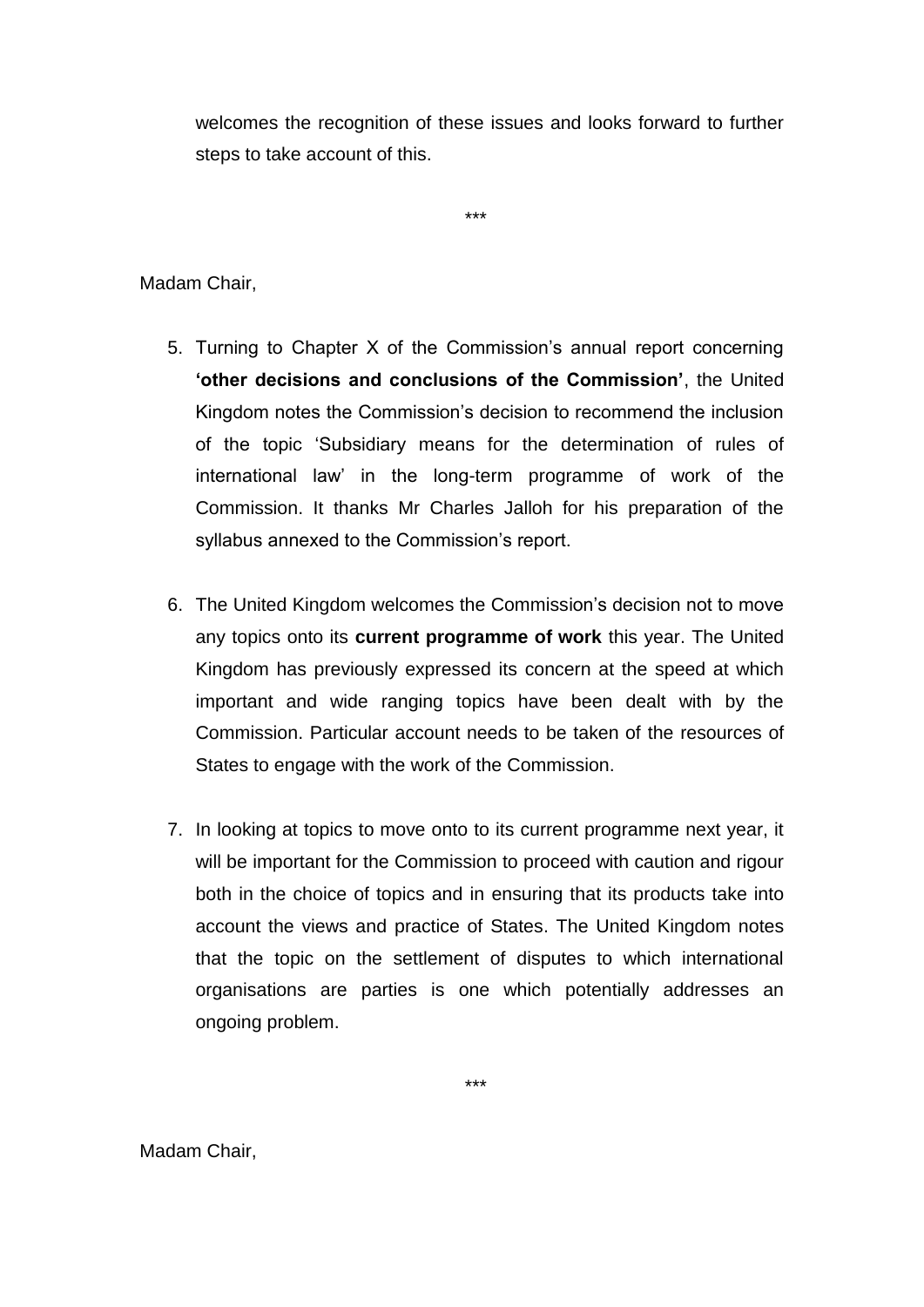- 8. The United Kingdom is grateful to the Commission and to the Special Rapporteur, Mr Shinya Murase, for their hard work to conclude the topic **'Protection of the atmosphere'**. The work this year was sensitive to the concerns of States, and the United Kingdom welcomes the finalisation of the work with the adoption, on second and final reading, of a preamble and set of 12 draft guidelines, with commentaries.
- 9. The United Kingdom considers the draft guidelines to be a potentially useful contribution to the international law on protection of the atmosphere. It continues, however, to emphasise the significance of existing international obligations concerning protection of the environment that already address many of the issues concerning protection of the atmosphere.

\*\*\*

Madam Chair,

- 10.I now turn to the topic of **'Provisional application of treaties'**. The United Kingdom is grateful to the Commission, and especially to the Special Rapporteur, Ambassador Juan Manuel Gómez Robledo, and the Drafting Committee for their work on this important set of guidelines. The United Kingdom welcomes the Commission's adoption on second reading of the 'Guide to Provisional Application of Treaties', including the draft guidelines, accompanying commentaries and a draft annex containing examples of provisions on provisional application.
- 11.The Commission is to be commended for giving due weight to the comments of States. Some important clarifications were introduced, both in the guidelines themselves and in the commentaries. Above all, in draft guideline 6 the Guide makes clear the legal effect of provisional application. The Guide to Practice seems likely to become a useful tool for all those who have to address questions on provisional application.